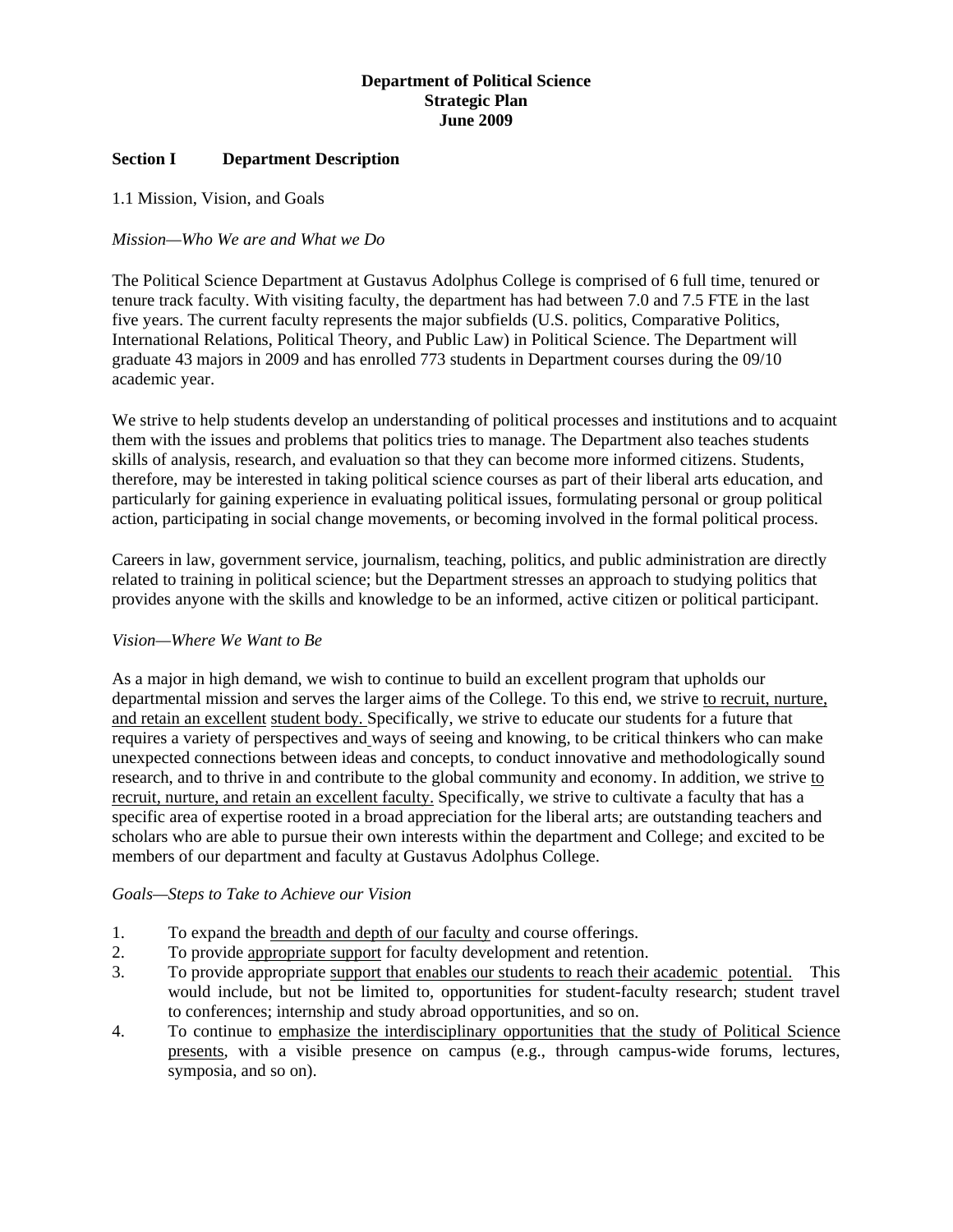# 1.2 Programs

The Political Science Department offers one major, in Political Science. Our curriculum is structured in a way that allows students to emphasize particular areas of study (International Relations, American Politics, Political Theory, etc.) but we have decided against instituting separate tracks within our majors. We also offer a major with Honors and a minor in Political Science. Our department provides courses that support FTS, General Education (SOSCI, HIPHI, NWEST), Writing Across the Curriculum, Pre-law, the Social Studies Teaching major, and the following interdisciplinary programs: Environmental Studies, Peace Studies, LALACS, GWS, and Japanese Studies. We have also contributed to Curriculum II (Individual and Society). We have two cross-listed courses that count as electives for other departments (Religion and History).

## 1.3 Support relationships

The following programs provide key support for our students:

 International and Cultural Education Library Internship Program Pre-law Advising Writing Center Kendall Center/Faculty Development Community Service Center

## **Section 2 Strategic Review**

#### 2.1 Strategic Issues

The discipline of Political Science is diverse both in terms of methods political scientists use and the content they cover. Broadly speaking, Political Science is the study of politics, but faculty show considerable variability in how they approach this study and even what they deem political. This disciplinary pluralism presents opportunities and challenges for any department and especially a smaller department. In general, while other departments have strategically chosen to focus on a particular aspect of the discipline, we have sought to reflect the discipline's diversity at the department level.

The structure of our major exposes students to each of the major subfields of political science, allows students to explore their own interest areas with unrestricted elective courses and easily transferable offcampus course credits, and gives students a capstone experience that includes a major research project. By and large, our majors have high morale and a sense of themselves as students of politics and Political Science. The flexibility of our major also translates into high morale among Department faculty who are encouraged to balance course coverage with the need to develop courses in their research and teaching interests. Three of the College's five strategic goals are thus already directly addressed by our program's requirements and opportunities. But the constraints and weaknesses of our program also hamper the degree to which we can continue meeting these College-wide goals.

One obvious weakness is in the breadth of course offerings. While we can now offer more courses with 6 TT faculty, clearly 6 faculty members cannot cover all areas of our own subfields, let alone all subfields within political science. This gap is most glaring within the subfield of international relations/comparative politics. For example, we offer no specific courses on politics within Europe, the Middle East, Africa, and China. To be sure, certain aspects of these regions and political systems are covered in IR and comparative courses (such as The Politics of Developing Nations) but our coverage is clearly incomplete. The need to offer senior seminars in IR/Comparative has also meant that few (and sometimes no) 300 level courses in this area have been offered as non-senior seminars in the last three years.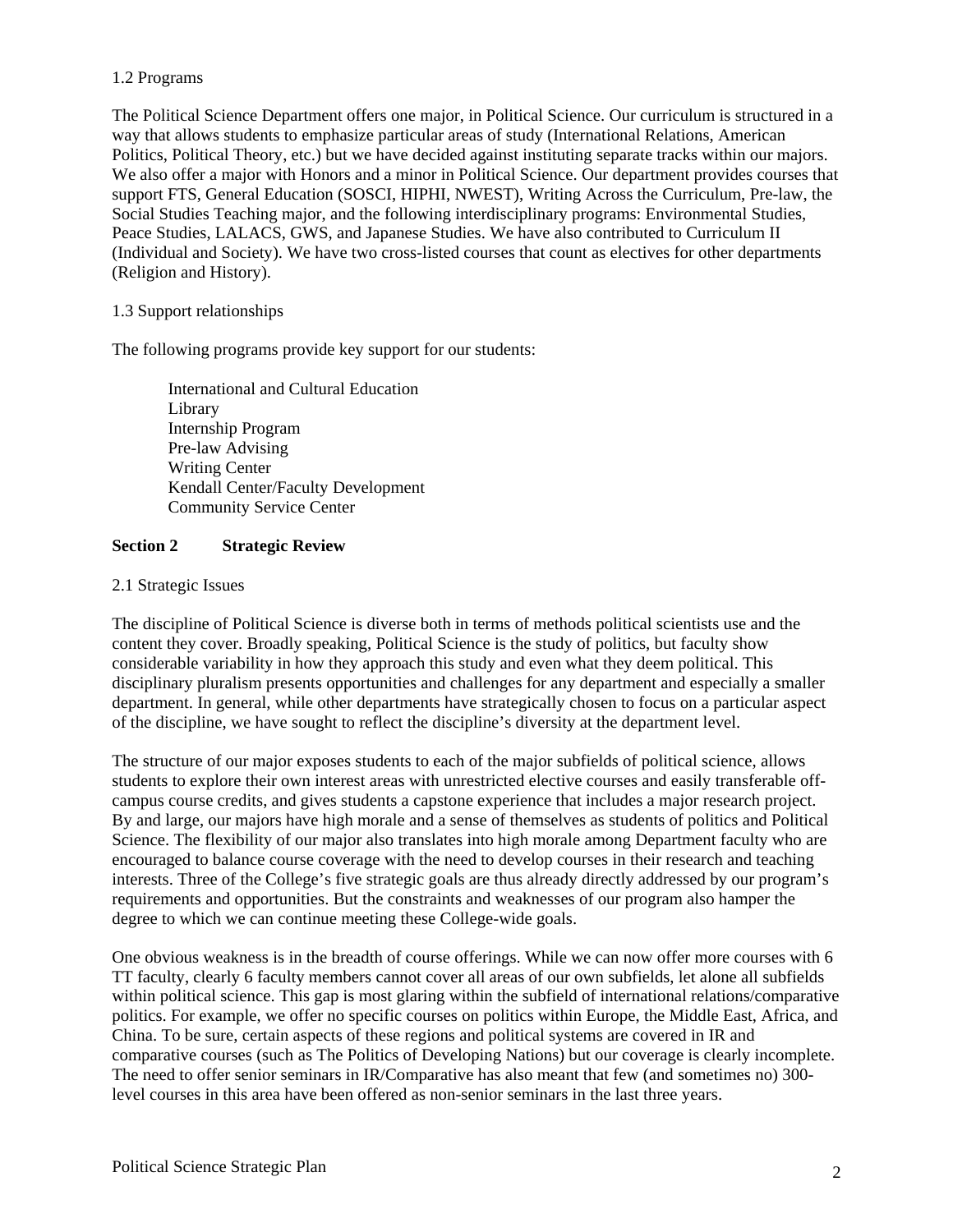Gaps also exist within the U.S. politics curriculum, in part because the U.S. politics faculty also teach Analyzing Politics twice per year and one senior seminar per year. Thus in U.S. we offer no semester courses on specific policy areas, we have dropped courses on the media and politics and contemporary American politics, and we feel somewhat constrained in developing new offerings.

Although we have a strong program in theory and public law--especially for a department of our size, we have gaps in Continental political thought and the emerging area of non-Western political thought. We would also benefit from additional course offerings in Law and Public Policy, Judicial Policy, and the Supreme Court. Hiring in political theory and public law is not an immediate priority, but we are eager to recruit either part-time faculty or tenure-track faculty in International Relations and U.S. Politics who would bring expertise in these areas.

## 2.2 Barriers

The primary impediment to achieving our departmental vision relates to the overextension of our faculty. As we discuss additional things we would like to do as a department, it is very clear that none of us knows where we would find the time or resources to do them. Therefore, increasing our full-time faculty is a top priority. In order to do so, we must overcome specific barriers within Gustavus. Initially, this relates to the simple approval of our line requests; more broadly, it relates to our ability to attract and retain top candidates who not only stay at Gustavus, but are *happy to stay*. To this end, we believe the College needs to make faculty support (supporting existing faculty and adding tenure lines) a top fundraising priority. Specifically, to recruit and retain an excellent faculty that has high job satisfaction demands an increase in salary competitiveness; regularized pre- tenure leaves; less restricted support for research; and necessary technology for new hires and continuing faculty. In particular, as we move forward with our plans to hire in International Relations and/or Comparative Politics draws, we would like to be able to advertise a compensation package that is sensitive to the time and resources necessary to travel abroad to stay current in one's research and teaching area.

Beyond Gustavus, we have both barriers and opportunities. The areas in which we would like to expand are areas in relatively high demand. Thus, top candidates in a field like Middle East politics will be difficult to attract. We would also like to increase the diversity of our faculty and, as has been rehearsed before, there are both qualitative and quantitative challenges to recruiting and retaining under-represented faculty to Gustavus.

# **Section 3 Strategic Initiatives and Recommendations**

Many of our challenges can be alleviated by increased staffing, and we see the current economic climate to present both an opportunity and a challenge for our ability to fulfill our staffing goals. Specifically, if Gustavus can continue to approve new lines and move forward with hiring and faculty growth, we believe we are in a good position to attract top candidates. Many colleges and universities are in formal and informal hiring freezes. Those in a position to keep positions open may be able to attract a stronger applicant pool than during normal economic times. We believe that additional changes and improvements will make our Department an especially attractive place for top candidates.

We urge the college to recommit its resources and fundraising priorities to faculty salaries and development. To restate our vision for our own department and the College, we want to create an environment in which our faculty is *excited* to be at Gustavus. A reinvestment in the faculty is needed to ensure the excellence of current and future faculty.

As our department has thought through its role in the current Strategic Plan, we have noted the strong affinity between our departmental goals and the broader goals of the College. To this end, we make the following recommendations in order to achieve our goals: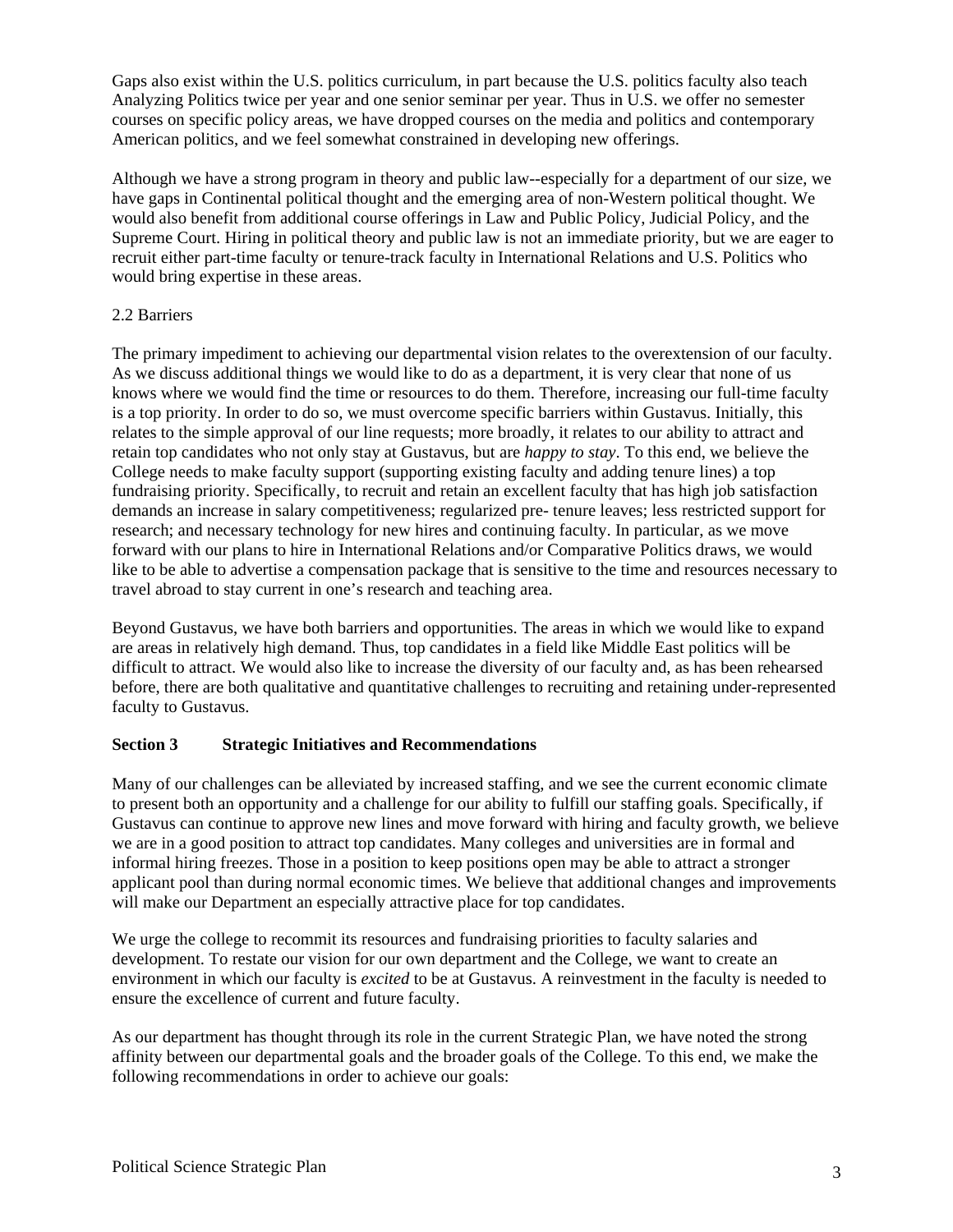- 1. Staffing A two-pronged approach to hiring
	- a. 2 new TT positions, bringing our total to 8.
		- i. New position in International Relations and/or Comparative Politics;
		- ii. New position in either International Relations or U.S. Politics

 b. Endowed Chair Lines (comparable to the Sponberg chair) that give a reduced teaching load to the faculty member and a budget to support active programming. We envision three positions, all of which correspond to the College's Mission and Strategic Plan. We believe that these positions would be very attractive for the College's existing and expanding donor base. Each of these Chairs would be responsible for campus-wide programming in their areas of expertise.

i. Chair in Religion and Society

 Focuses on the intersections among several important arenas in (but not limited to) American public life, including communities of faith, political discourse, and social movements. While based in the discipline of political science, this person's teaching and research interests will be interdisciplinary in nature. The Gustavus curriculum and faculty already support numerous scholars whose interests overlap with this chair. However, this position would serve to cultivate these relationships in a more intentional manner. Possible initiatives for this chair include the development of an interdisciplinary concentration (e.g. Religion and Society) or sponsorship of an ongoing series of public events centering on these key topics.

ii. Chair in International Relations, Conflict and Development

 Focuses on the interrelationships between current global conflicts (particularly religious and ethnic conflict and economic development and international political economy. This chair would also pursue opportunities for collaboration with Peace Studies, Environmental Studies, and possible regional focuses (Africa, Asia, Middle East, Latin American/Caribbean). iii. Chair in Democracy and Civic Engagement

Focuses on the theoretical and empirical study of democratic ideas and communities with an eye toward increasing both student knowledge about democratization and their own engagement in political and civic life. This scholar would facilitate connections between the Political Science Department and other campus offices and programs, such as the internship program, community service office, and international education. These partnerships would focus on establishing a relationship between our majors and local, national, and international organizations.

#### 2**.** Faculty Support -- Increased resources for teaching and scholarly activity.

 a. Supplemental accounts for faculty, depending on their specific projects and goals, of roughly \$2500/year, to include a summer stipend and individual development account. i. In order to grow as teacher-scholars, we need increased resources for both course development and our scholarly interests. We believe our professional growth would be best served through the implementation of Personal Development Accounts that individual faculty manage in conjunction with their budget officers. These accounts may be used for travel to conferences or to conduct research; to purchase books and materials for our course development or our research, and so on.

ii. Summer stipends for course development and research. We are frustrated by a 9-month contract that nonetheless requires us to spend a considerable amount of our summers working without compensation. Summer stipends would range (roughly \$2000-5000) depending upon the proposed project.

iii. Increased availability of Presidential and comparable funding opportunities for Student/Faculty Research

iv. Personal laptops available to department faculty.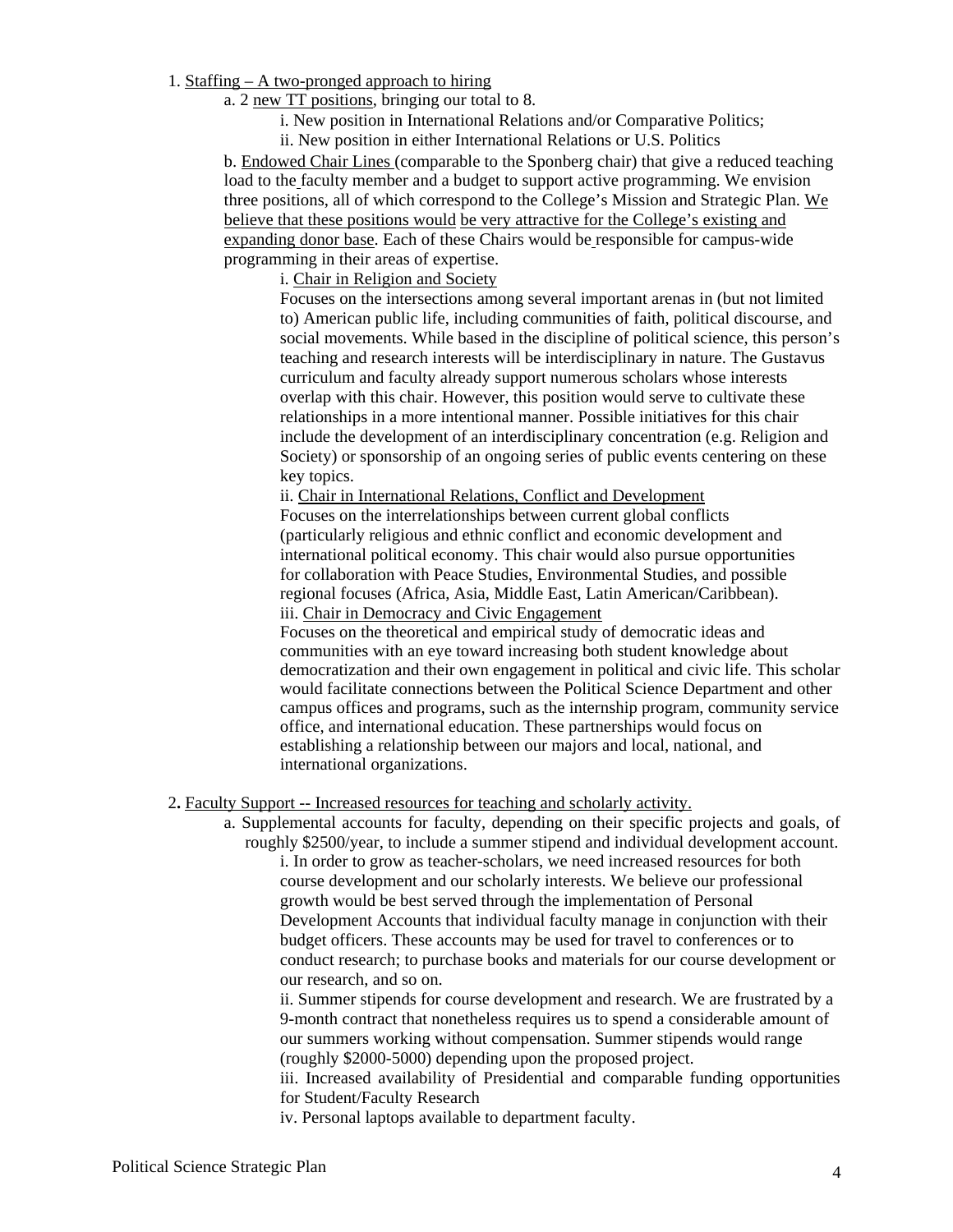## 3. Support for student learning – Increasing student access

- a. International (and off-campus domestic) Education
	- i. Our departmental mission presumes the availability of affordable off-campus study. Our students who participate in off-campus programs (domestic and international) return to campus with a broader perspective of politics in general and U.S. politics vis-à-vis the global community. We have initiated a Friday Forum that encourages returning study abroad students to share their experiences with current majors and faculty. We are especially concerned that the cost of foreign study is becoming prohibitive for our students. We would like to see a robust endowment to support off-campus study. Given that this is one of the most memorable college experiences for many of our alumni, we see great fundraising opportunities in this program.
- b. Student Research and Classroom Support

 i. Our capstone senior seminar and our 200-level introduction to the major emphasize research and require support from the College library. Therefore, we depend upon strong collections and strong library faculty.

 ii. Technology upgrades in Old main classrooms to provide multimedia teaching and learning opportunities.

 4. Increase our visibility and relationships with Gustavus' on- and off-campus constituencies. The Political Science Department is uniquely situated to facilitate cross-campus conversations about justice, ethics, power, and community—conversations that complement the College Mission and the current strategic plan.

- a. Working in consultation with Alumni and Advancement staff, we are interested in exploring an alumni newsletter; more alumni speaking engagements, and so on.
- b. Specifically, we would like to be able to host symposia, lectures, campus discussions, and so on that would bring together students, faculty, staff, and members of the St. Peter community.  $1$

## **Section 4 Assessment**

*Note: This section is being re-worked as we respond to our April 2009 report from our external evaluators.* 

Goal 1. To expand the breadth and depth of our faculty and course offerings.

 Two new hires, at least one of which covers areas of the world and global conflicts that are not covered by current faculty.

 Endowed Chairs and any supplemental hiring needed to offset programming made possible by these chair line(s).

Goal 2. To provide appropriate support for faculty development and retention.

 Faculty able to travel to conduct research and attend conferences beyond the current limitations.

Funding for new course development, books, technology.